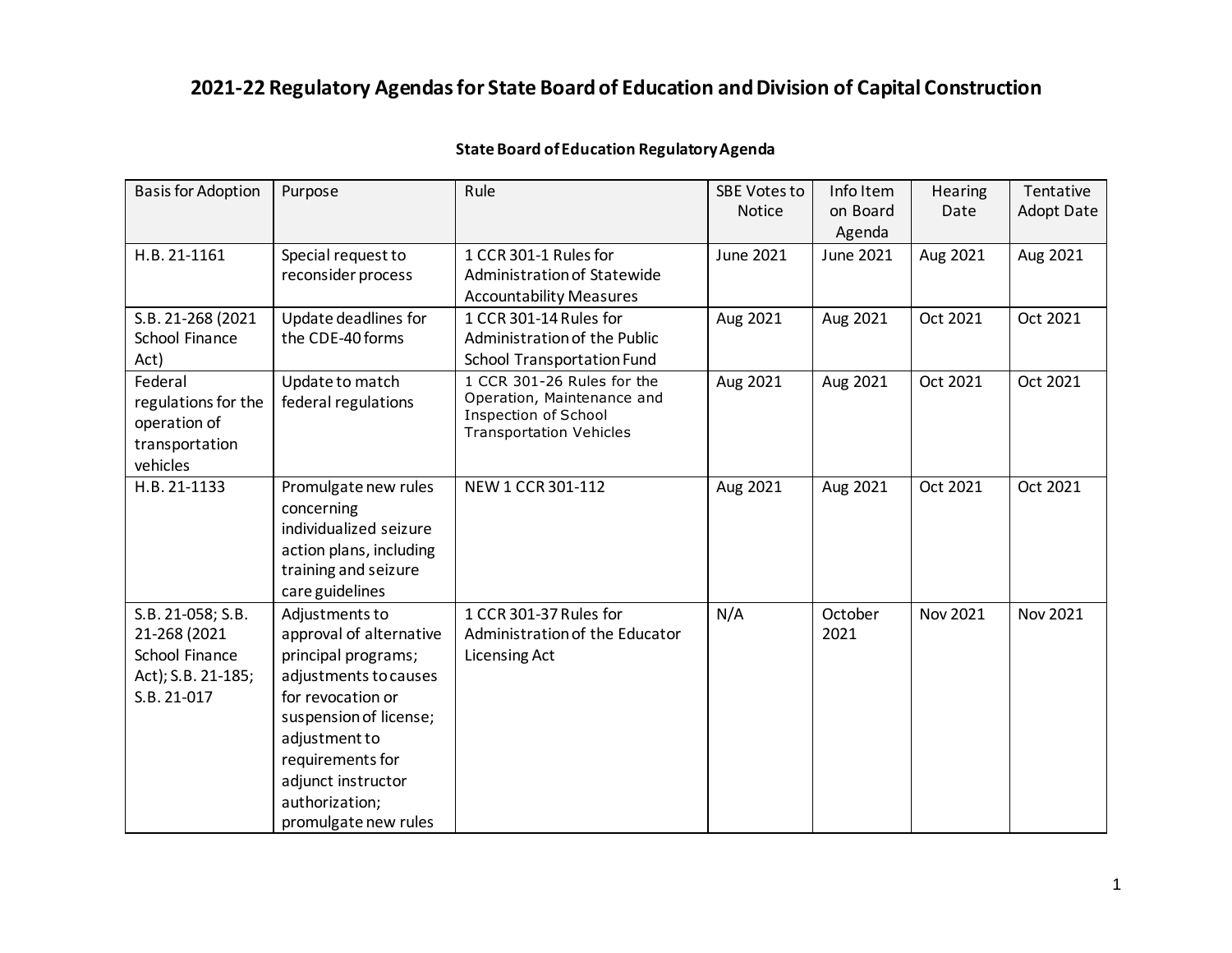| <b>Basis for Adoption</b> | Purpose                       | Rule                                 | <b>SBE Votes to</b> | Info Item | Hearing         | Tentative         |
|---------------------------|-------------------------------|--------------------------------------|---------------------|-----------|-----------------|-------------------|
|                           |                               |                                      | <b>Notice</b>       | on Board  | Date            | <b>Adopt Date</b> |
|                           |                               |                                      |                     | Agenda    |                 |                   |
|                           | defining standards of         |                                      |                     |           |                 |                   |
|                           | unethical behavior            |                                      |                     |           |                 |                   |
| S.B. 21-185               | Promulgate new rules          | NEW 1 CCR 301-113                    | N/A                 | Oct 2021  | Nov 2021        | Nov 2021          |
|                           | concerning the                |                                      |                     |           |                 |                   |
|                           | <b>Educator Recruitment</b>   |                                      |                     |           |                 |                   |
|                           | and Retention Program         |                                      |                     |           |                 |                   |
| $S.B. 21-106$             | Adjust requirements           | 1 CCR 301-110 Rules for              | Sept 2021           | Sept 2021 | <b>Nov 2021</b> | <b>Nov 2021</b>   |
|                           | for Innovative Learning       | Administration of the High School    |                     |           |                 |                   |
|                           | Pilot Program                 | Innovative Learning Pilot            |                     |           |                 |                   |
|                           |                               | Program                              |                     |           |                 |                   |
| S.B. 21-056               | Adjust rule language          | 1 CCR 301-68 Rules for               | Oct 2021            | Oct 2021  | Jan 2022        | Jan 2022          |
|                           | concerning                    | <b>Administration of Medications</b> |                     |           |                 |                   |
|                           | administration of             |                                      |                     |           |                 |                   |
|                           | cannabis-based                |                                      |                     |           |                 |                   |
|                           | medicine                      |                                      |                     |           |                 |                   |
|                           | by school personnel           |                                      |                     |           |                 |                   |
| 21-268 (2021              | Adjustments to                | 1 CCR 301-43 Rules for the           | Oct 2021            | Oct 2021  | Jan 2022        | Jan 2022          |
| School Finance            | requirements for              | Administration of Educational        |                     |           |                 |                   |
| Act)                      | <b>Expelled and At-Risk</b>   | Alternatives for Expelled            |                     |           |                 |                   |
|                           | <b>Student Services Grant</b> | <b>Students</b>                      |                     |           |                 |                   |
|                           | Program                       |                                      |                     |           |                 |                   |
| Federal guidance          | Adjustments made              | 1 CCR 301-88 Standards for           | Nov 2021            | Nov 2021  | Jan 2022        | Jan 2022          |
|                           | based on guidance             | <b>Charter Schools and Charter</b>   |                     |           |                 |                   |
|                           | from OCR related to           | <b>School Authorizers</b>            |                     |           |                 |                   |
|                           | disability status on          |                                      |                     |           |                 |                   |
|                           | enrollment forms              |                                      |                     |           |                 |                   |
| Federal guidance          | Adjustments made              | 1 CCR 301-8 Rules for the            | Feb 2022            | Feb 2022  | April 2022      | April 2022        |
|                           | based on guidance             | Administration of the Exceptional    |                     |           |                 |                   |
|                           | from OCR related to           | Children's Educational Act           |                     |           |                 |                   |
|                           | disability status on          |                                      |                     |           |                 |                   |
|                           | enrollment forms              |                                      |                     |           |                 |                   |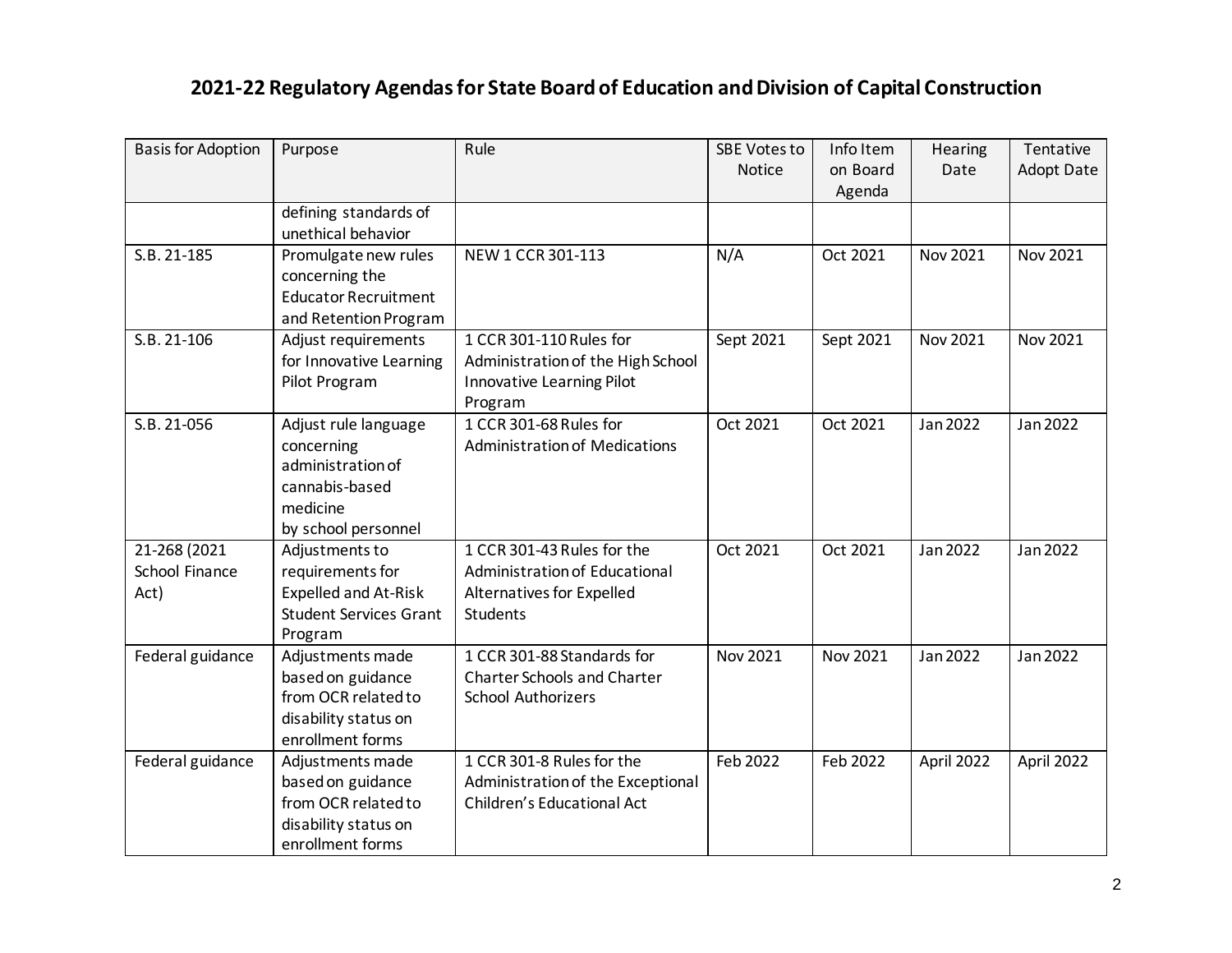| <b>Basis for Adoption</b> | Purpose                | Rule                                | <b>SBE Votes to</b> | Info Item | <b>Hearing</b> | Tentative         |
|---------------------------|------------------------|-------------------------------------|---------------------|-----------|----------------|-------------------|
|                           |                        |                                     | <b>Notice</b>       | on Board  | Date           | <b>Adopt Date</b> |
|                           |                        |                                     |                     | Agenda    |                |                   |
|                           | Adjustments related to |                                     |                     |           |                |                   |
|                           | educational            |                                     |                     |           |                |                   |
|                           | interpreters           |                                     |                     |           |                |                   |
|                           | Other cleanups as      |                                     |                     |           |                |                   |
|                           | necessary              |                                     |                     |           |                |                   |
| H.B. 19-1418; HB          | Adjust requirements    | 1 CCR 301-39 Rules for              | March 2022          | March     | May 2022       | May 2022          |
| 20-1214                   | for full-day           | Administration of the Public        |                     | 2022      |                |                   |
|                           | kindergarten funding;  | School Finance Act                  |                     |           |                |                   |
|                           | adjust alternative     |                                     |                     |           |                |                   |
|                           | count day language;    |                                     |                     |           |                |                   |
|                           | general rule clean-up  |                                     |                     |           |                |                   |
| S.B. 21-185               | Promulgate new rules   | 1 CCR 301-1 Rulesfor Administration | May 2022            | June 2022 | Aug 2022       | Aug 2022          |
|                           | concerning state and   | of Statewide Accountability         |                     |           |                |                   |
|                           | federal reporting      | Measures                            |                     |           |                |                   |
|                           | requirements for       |                                     |                     |           |                |                   |
|                           | students enrolled in   |                                     |                     |           |                |                   |
|                           | the TREP program       |                                     |                     |           |                |                   |